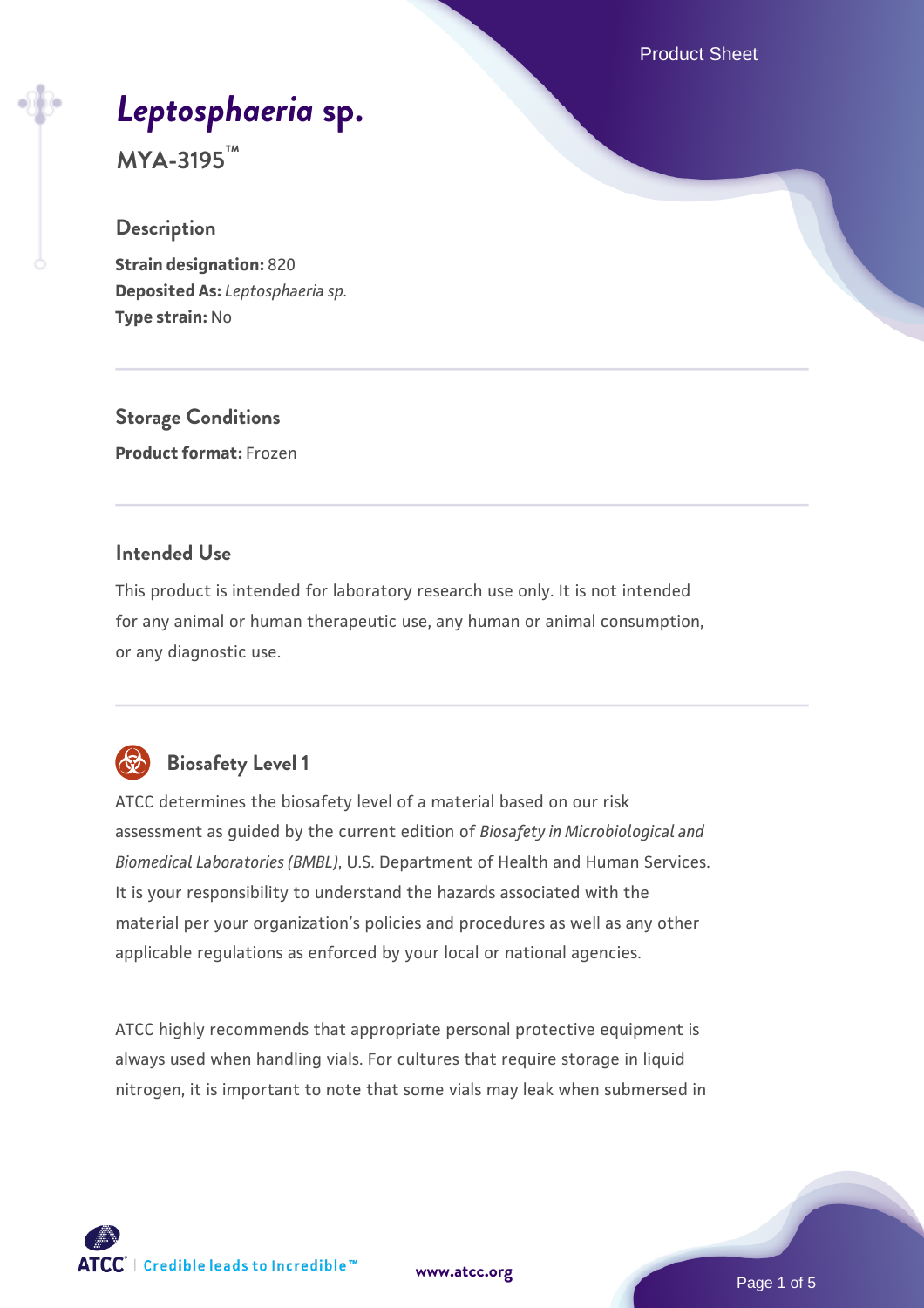liquid nitrogen and will slowly fill with liquid nitrogen. Upon thawing, the conversion of the liquid nitrogen back to its gas phase may result in the vial exploding or blowing off its cap with dangerous force creating flying debris. Unless necessary, ATCC recommends that these cultures be stored in the vapor phase of liquid nitrogen rather than submersed in liquid nitrogen.

#### **Certificate of Analysis**

For batch-specific test results, refer to the applicable certificate of analysis that can be found at www.atcc.org.

### **Growth Conditions**

**Temperature:** 25°C

#### **Handling Procedures**

 Frozen ampules packed in dry ice should either be thawed immediately or stored in liquid nitrogen vapor. If liquid nitrogen storage facilities are not available, frozen ampules may be stored at or below -70°C for approximately one week. **Do not under any circumstance store frozen ampules at refrigerator freezer temperatures (generally -20°C).** Storage of frozen material at this temperature may result in the death of the culture.

1. To thaw a frozen ampule, place in a **30°C** water bath, until just thawed ( **approximately 4 minutes**). Immerse the ampule just enough to cover the frozen material. Do not agitate the ampule.

2. Immediately after thawing, aseptically transfer the contents of the vial onto appropriate solid or liquid medium.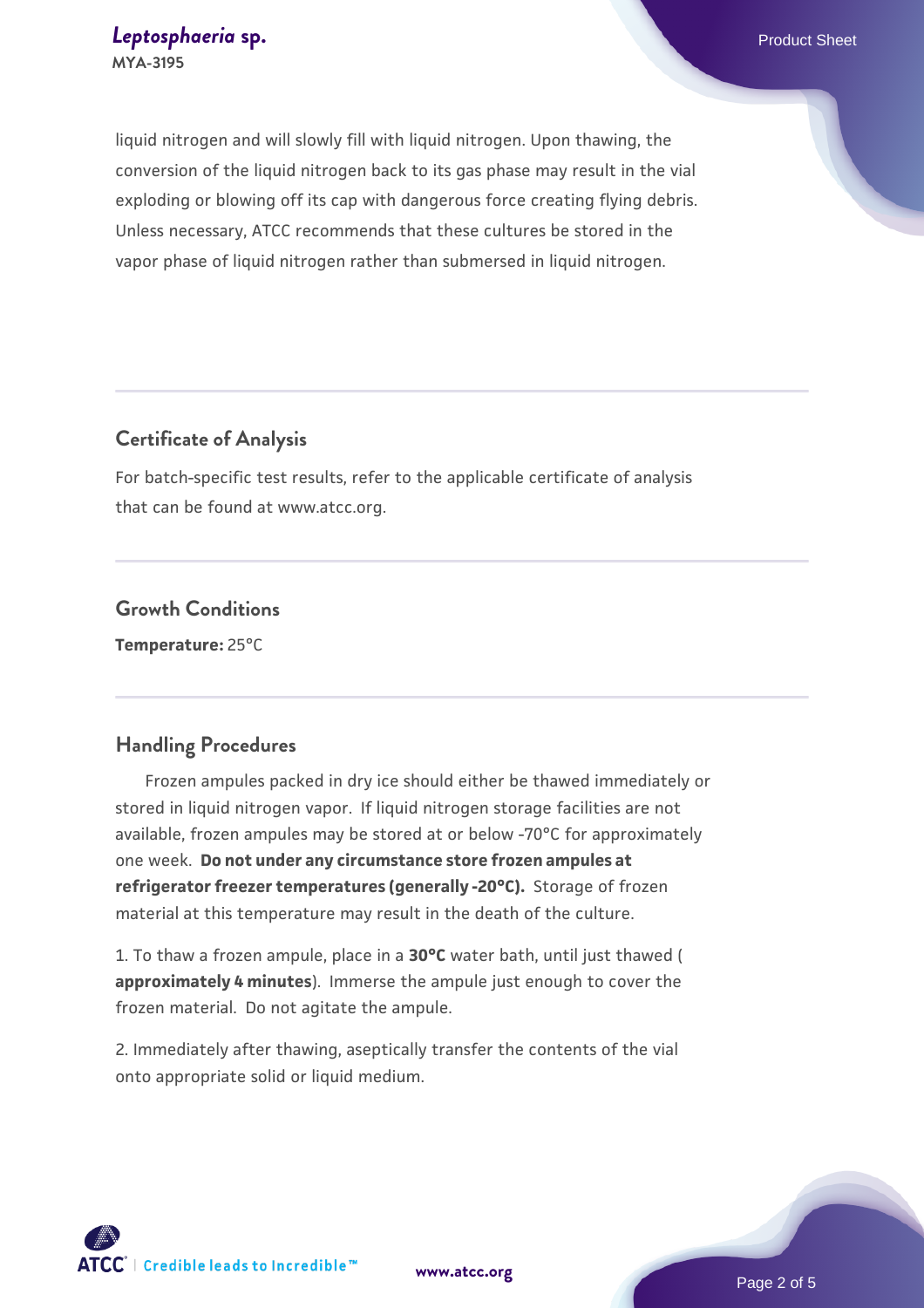# *[Leptosphaeria](https://www.atcc.org/products/mya-3195)* **[sp.](https://www.atcc.org/products/mya-3195) Product Sheet**

**MYA-3195**

3. Incubate cultures at recommended temperature.

#### **Material Citation**

If use of this material results in a scientific publication, please cite the material in the following manner: *Leptosphaeria* sp. (ATCC MYA-3195)

#### **References**

References and other information relating to this material are available at www.atcc.org.

#### **Warranty**

The product is provided 'AS IS' and the viability of ATCC<sup>®</sup> products is warranted for 30 days from the date of shipment, provided that the customer has stored and handled the product according to the information included on the product information sheet, website, and Certificate of Analysis. For living cultures, ATCC lists the media formulation and reagents that have been found to be effective for the product. While other unspecified media and reagents may also produce satisfactory results, a change in the ATCC and/or depositor-recommended protocols may affect the recovery, growth, and/or function of the product. If an alternative medium formulation or reagent is used, the ATCC warranty for viability is no longer valid. Except as expressly set forth herein, no other warranties of any kind are provided, express or implied, including, but not limited to, any implied warranties of merchantability, fitness for a particular purpose, manufacture according to cGMP standards, typicality, safety, accuracy, and/or noninfringement.



**[www.atcc.org](http://www.atcc.org)**

Page 3 of 5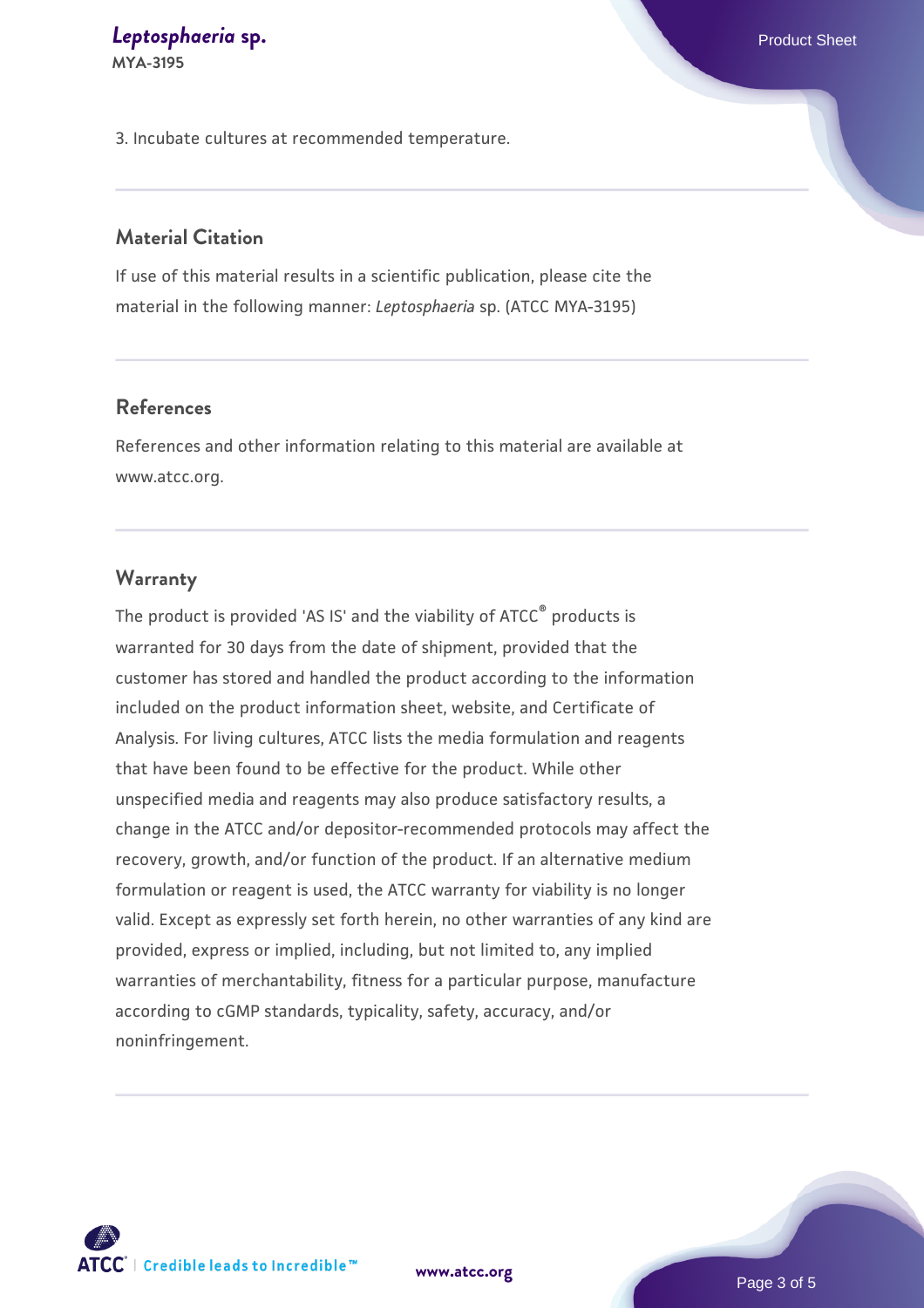## *[Leptosphaeria](https://www.atcc.org/products/mya-3195)* **[sp.](https://www.atcc.org/products/mya-3195) Product Sheet**

**MYA-3195**

#### **Disclaimers**

This product is intended for laboratory research use only. It is not intended for any animal or human therapeutic use, any human or animal consumption, or any diagnostic use. Any proposed commercial use is prohibited without a license from ATCC.

While ATCC uses reasonable efforts to include accurate and up-to-date information on this product sheet, ATCC makes no warranties or representations as to its accuracy. Citations from scientific literature and patents are provided for informational purposes only. ATCC does not warrant that such information has been confirmed to be accurate or complete and the customer bears the sole responsibility of confirming the accuracy and completeness of any such information.

This product is sent on the condition that the customer is responsible for and assumes all risk and responsibility in connection with the receipt, handling, storage, disposal, and use of the ATCC product including without limitation taking all appropriate safety and handling precautions to minimize health or environmental risk. As a condition of receiving the material, the customer agrees that any activity undertaken with the ATCC product and any progeny or modifications will be conducted in compliance with all applicable laws, regulations, and guidelines. This product is provided 'AS IS' with no representations or warranties whatsoever except as expressly set forth herein and in no event shall ATCC, its parents, subsidiaries, directors, officers, agents, employees, assigns, successors, and affiliates be liable for indirect, special, incidental, or consequential damages of any kind in connection with or arising out of the customer's use of the product. While reasonable effort is made to ensure authenticity and reliability of materials on deposit, ATCC is not liable for damages arising from the misidentification or misrepresentation of such materials.

Please see the material transfer agreement (MTA) for further details regarding the use of this product. The MTA is available at www.atcc.org.

**Copyright and Trademark Information**



**[www.atcc.org](http://www.atcc.org)**

Page 4 of 5